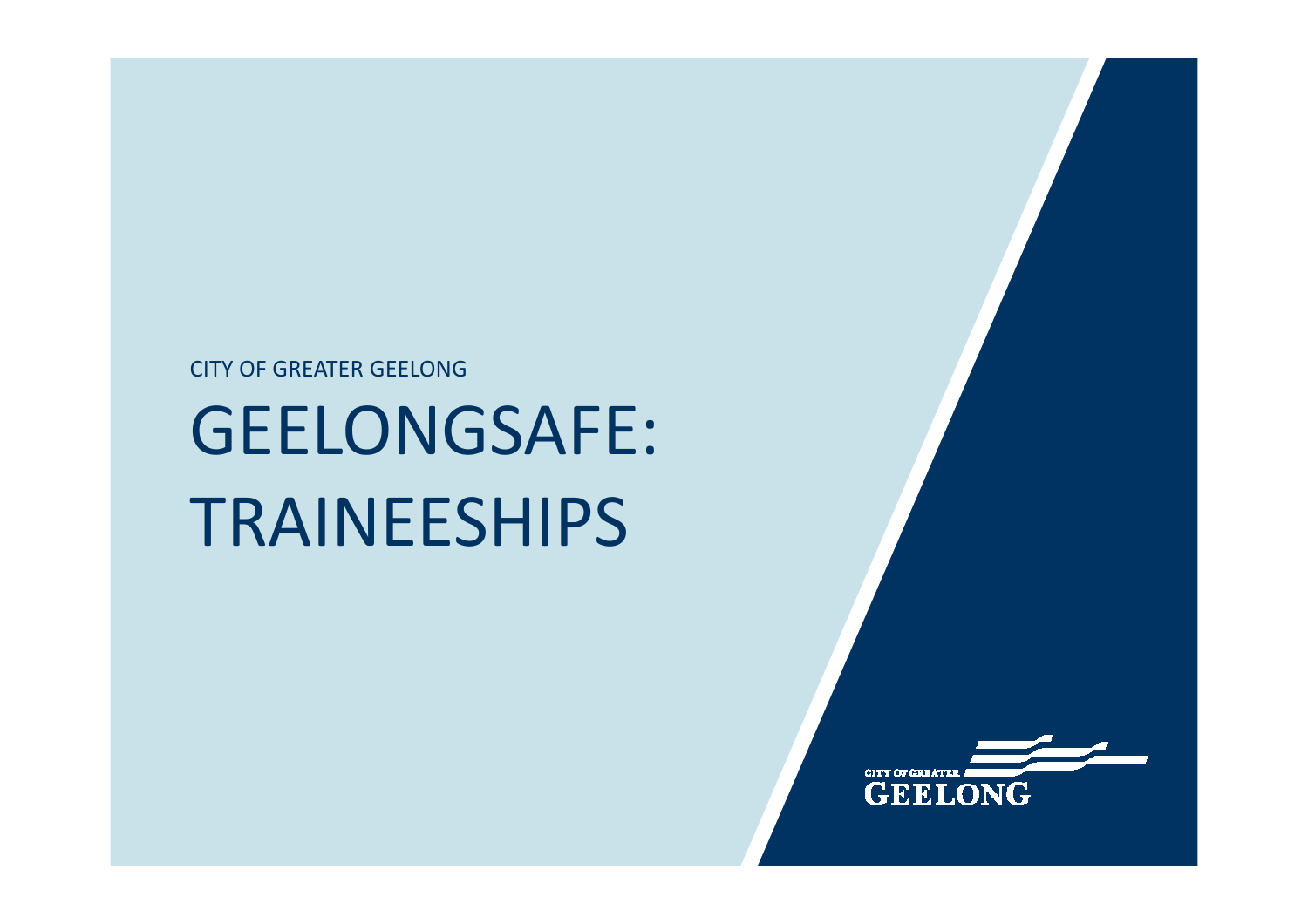## What is GeelongSafe?

An initiative of City of Greater Geelong to increase awareness of, and capability in, workplace healthand safety across the Geelong region.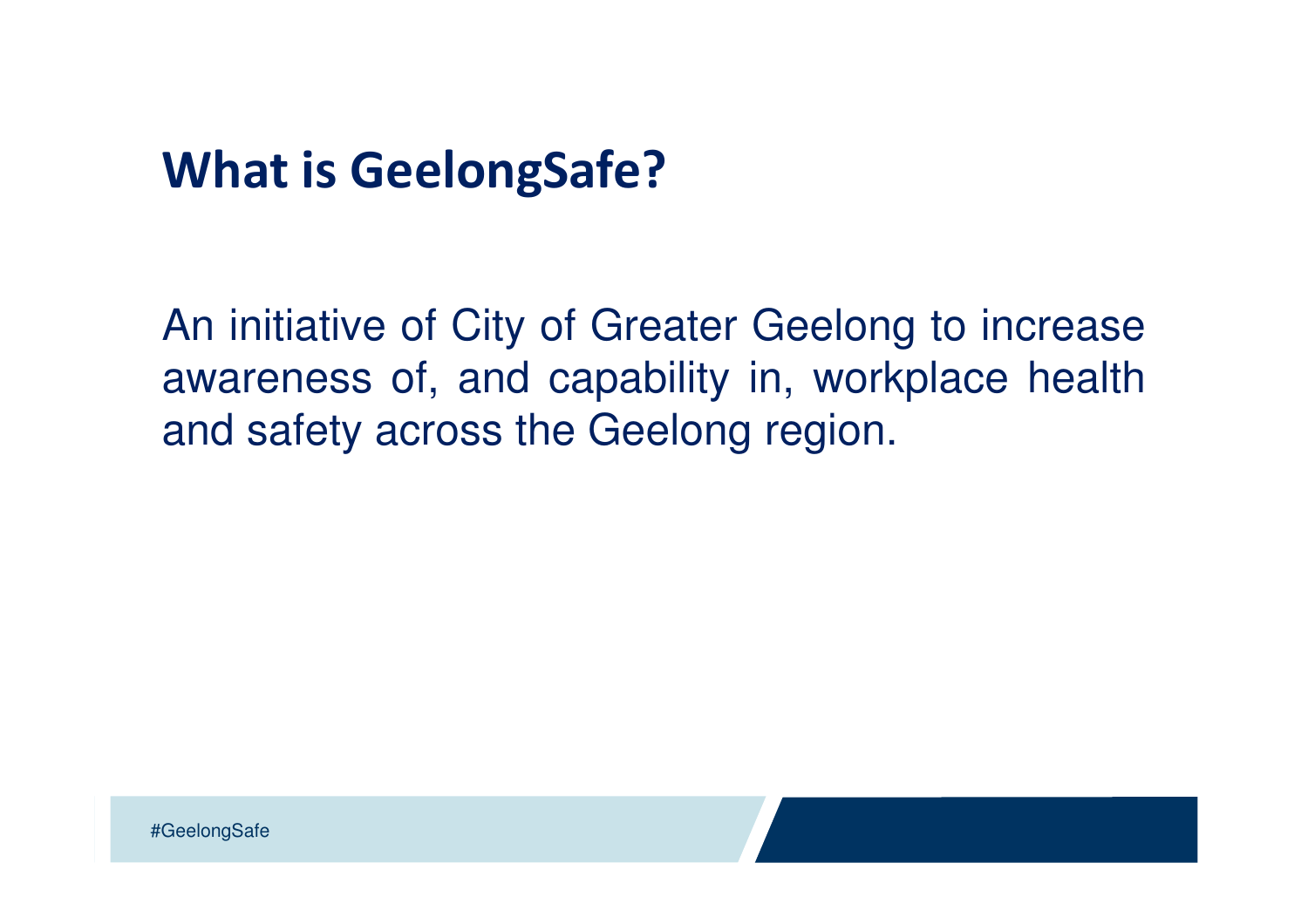- $\bullet$ Four traineeships available
- Six month study and work placement
- $\bullet$ May to October 2018
- •Fully funded by City of Greater Geelong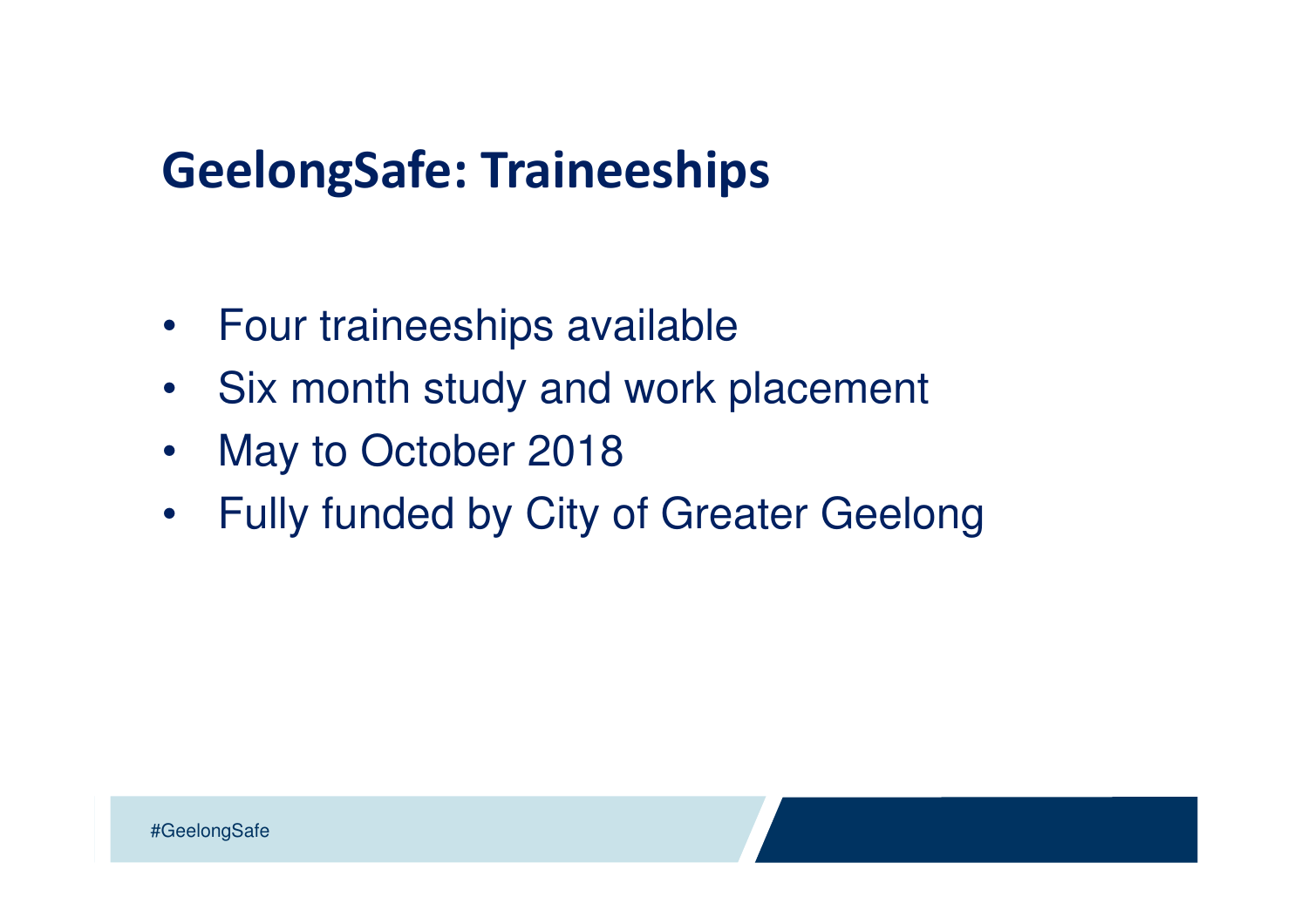Study requirements

- •Two days per week
- Certificate III in Work Health and Safety
- •RTO is Mentor Human Resources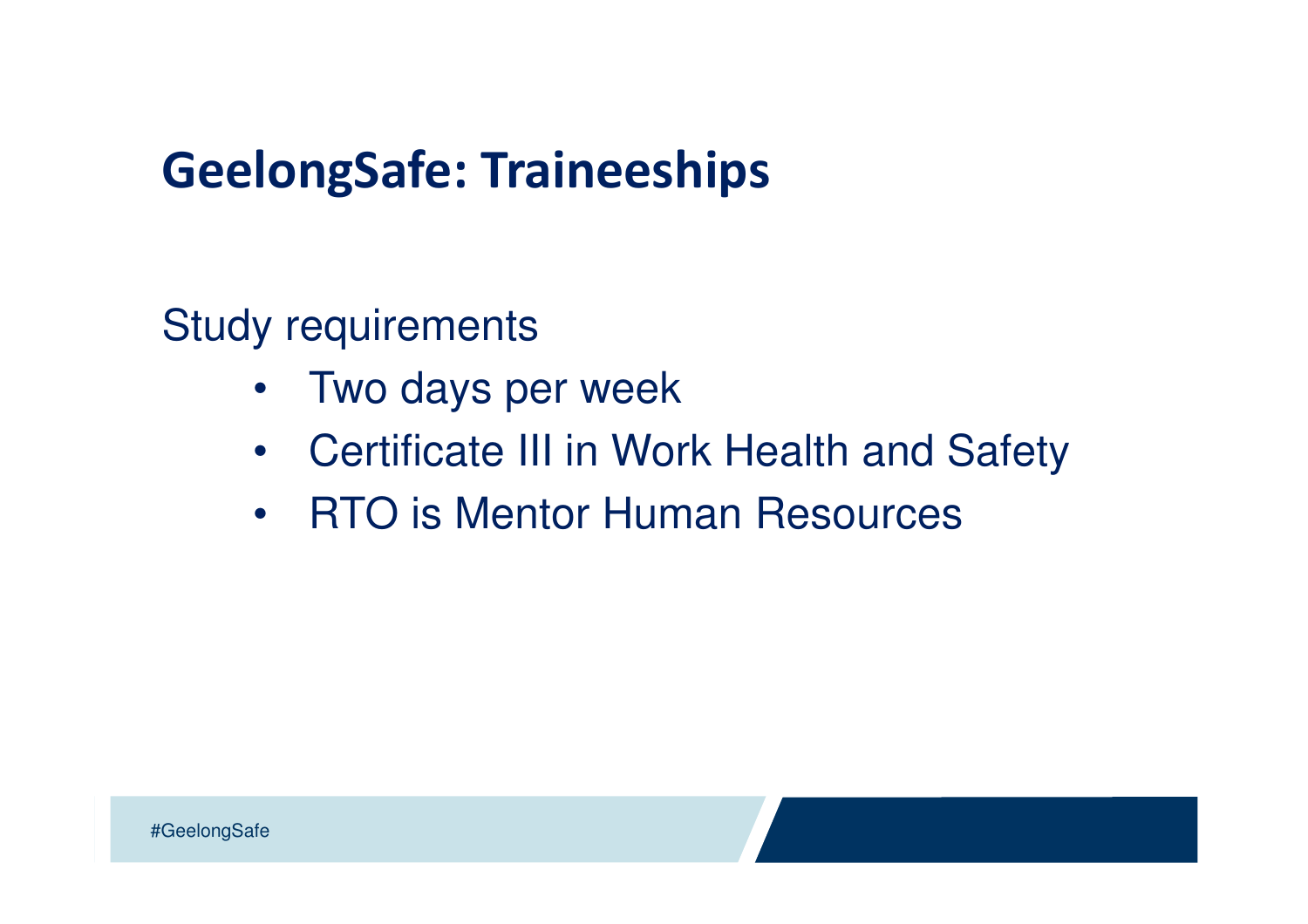Work placement requirements

- •Three days per week
- Provide trainees with practical, hands-on $\bullet$ experience and work readiness skills
- Employer is Gforce Employment Solutions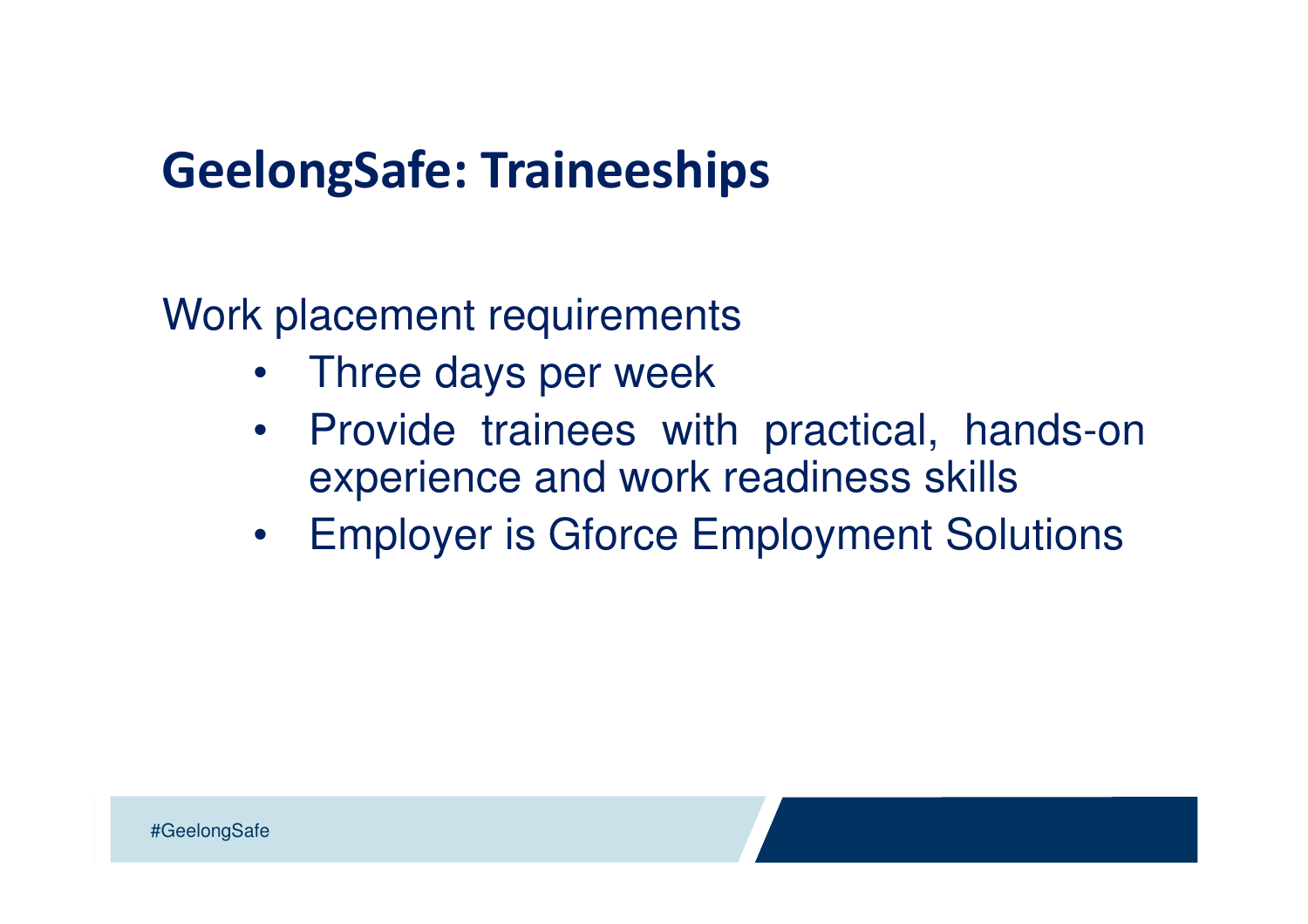Trainees will be sourced from GROW target areasvia the following organisations in the first instance:

- Northern Futures
- White Lion
- Whittington Works

These agencies will provide ongoing support andmentoring to each trainee.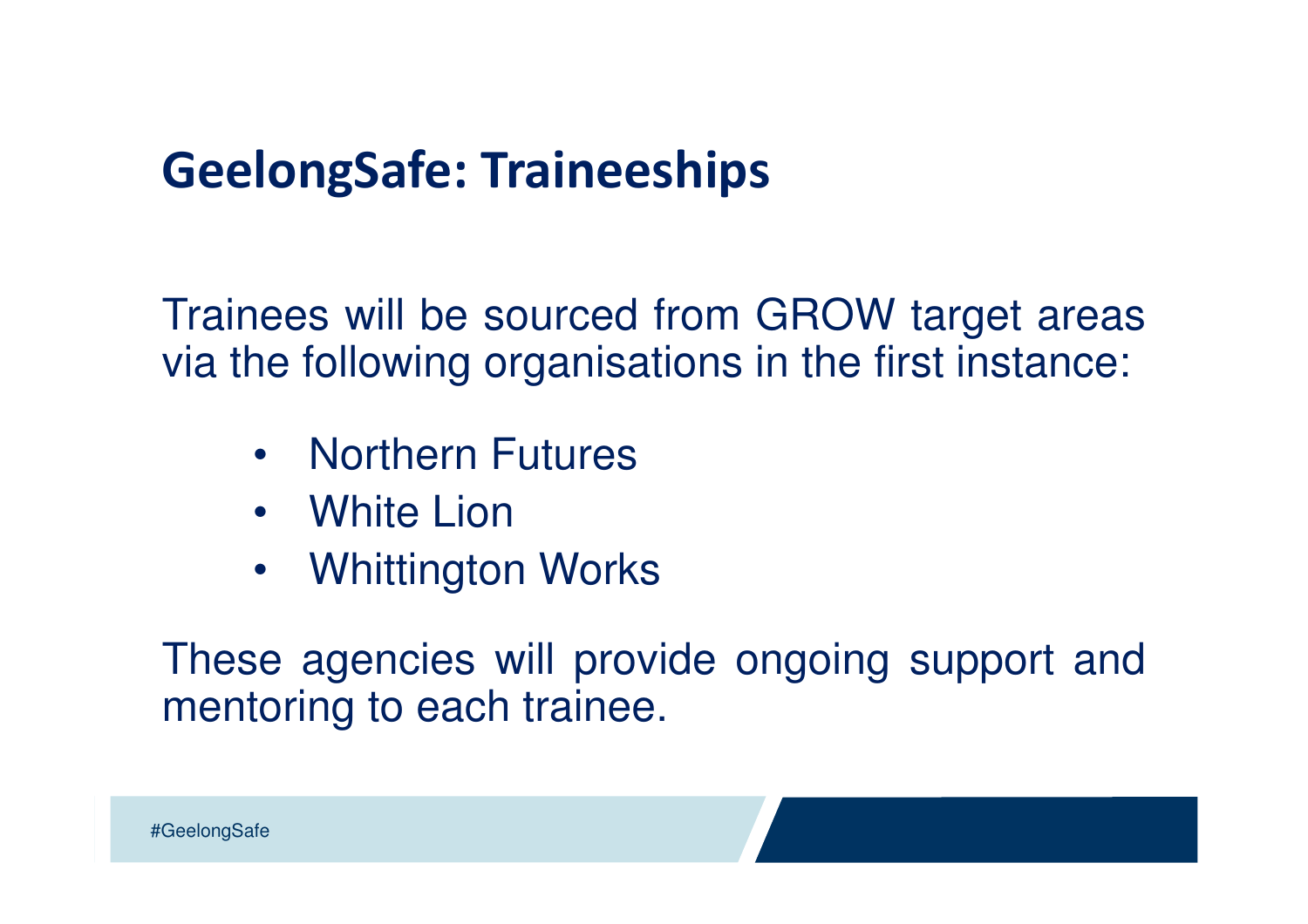#### Interested in hosting a trainee?

- Applications are open to all GROW Compact Signatories. Your application must provide an overview of the types of work (routine andproject) to be undertaken by the trainee.
- Applications must be received by 5.00pm Friday15 December 2017.